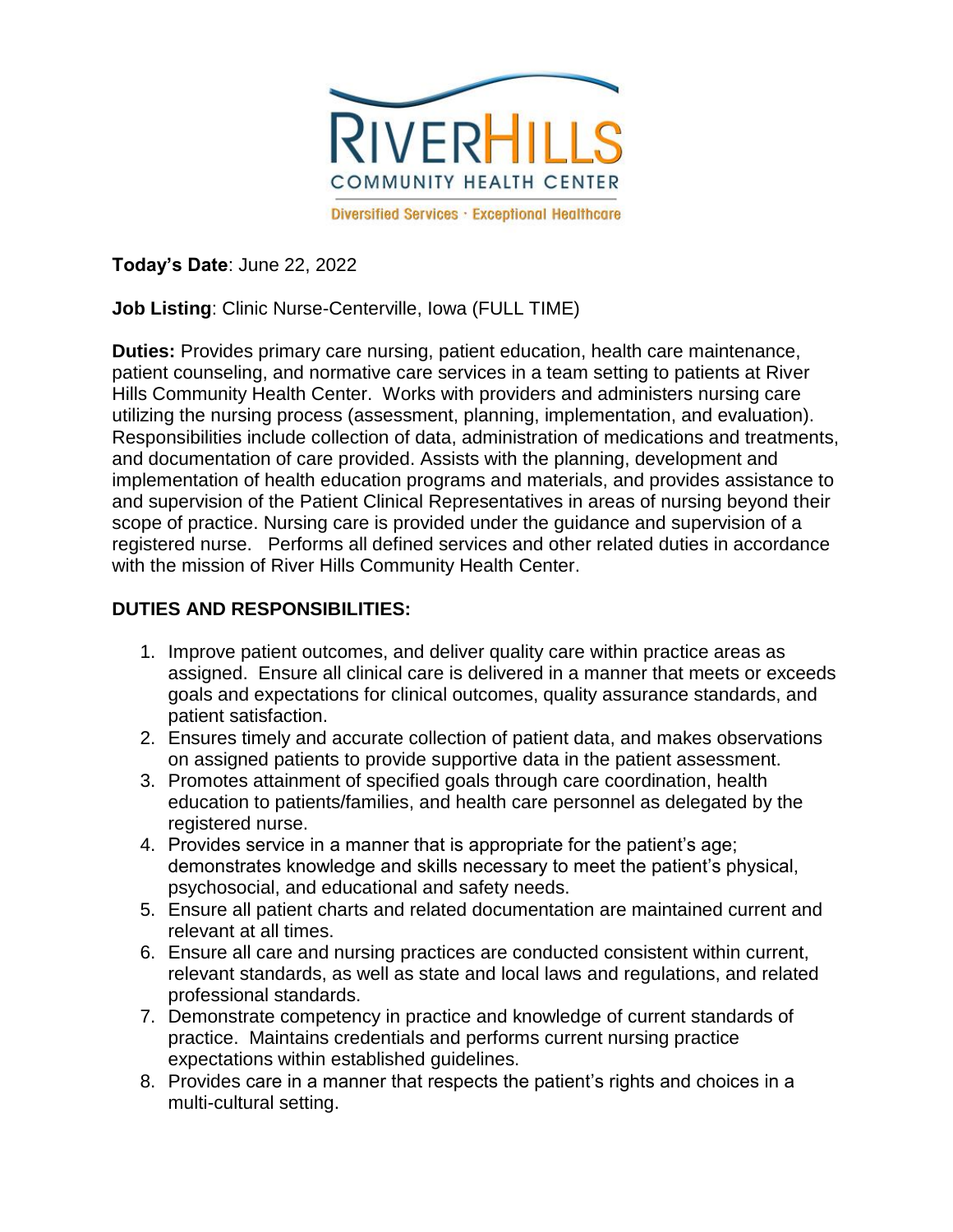- 9. Develops and maintains favorable internal relationships, partnerships with coworkers, including clinic managers, nursing staff, physicians and administrative office staff.
- 10.Develops and maintains favorable external relationships with vendors and contractors.
- 11.Ensure all actions, job performance, personal conduct and communications represent the organization in a highly professional manner at all times.
- 12.Uphold and ensure compliance and attention to all corporate policies and procedures as well as the overall mission and values of the organization.
- 13.Maintain accountability for delegation to unlicensed assistive personnel (clinic assistants/interpreters).
- 14.Complies with Corporate Compliance Program policies and code of conduct, and all laws, rules and regulations relating to the position. Has a duty to report any suspected violations of the law or the standards of conduct to his/her immediate supervisor, the HR Director, or the Compliance Officer.

## **PRIMARY TASKS & DUTIES**

- 1. Provide direct care to patients as assigned and qualified to perform.
- 2. Assess, review, and develop nursing plans to ensure maximum patient outcomes
- 3. Provide counsel, support, advice, and support to patients and their families
- 4. Complete all patient charting, and ensure all patient records are current and complete, including but not limited to ongoing monitoring of referral results, medication authorizations, and pre-authorizations as required by third party payers.
- 5. Attend meetings, patient conferences, planning sessions, related to quality assurance, patient care, and other related topics within the clinic.
- 6. Attend seminars and maintain all licensure requirements for continuing education and best practices
- 7. Participates in quality strategies to evaluate compliance with standards and to identify opportunities to improve patient outcomes.

## **MINIMUM QUALIFICATIONS:**

- 1. Graduation from an accredited nursing program.
- 2. Current and active licensure as a Licensed Practical Nurse (LPN) or Registered Nurse (RN) in the State of Iowa is required.
- 3. Good verbal and written communication skills. Must be able to speak and read the English language.
- 4. Demonstrated professional commitment to providing services to medically underserved persons
- 5. Ability to communicate effectively both orally and in writing
- 6. Computer literate in electronic mail, word processing and Electronic Health Record (EHR).
- 7. Certification in Basic Life Support (BLS).

**Hours:** 40 hours per week. Monday-Friday, daytime schedule with hours varying between 8:00 a.m. to 6:00 p.m. All scheduling is subject to change based on clinic needs.

**Supervisor: Centerville Nurse Manager**